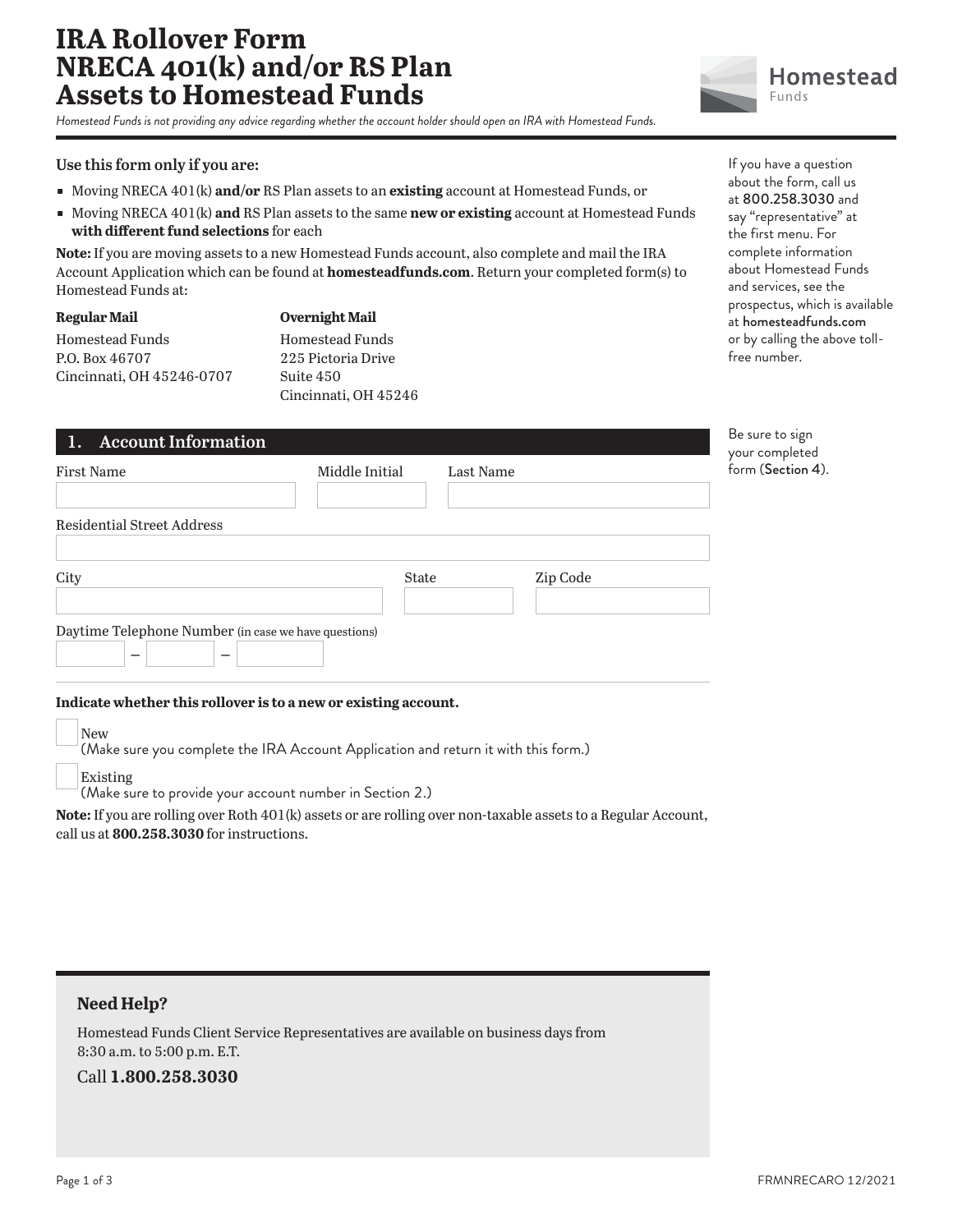# **IRA Rollover Form NRECA 401(k) and/or RS Plan Assets to Homestead Funds**



*Homestead Funds is not providing any advice regarding whether the account holder should open an IRA with Homestead Funds.*

# **2. Fund Selection for 401(k) Plan Assets**

Tell us how your dollars should be allocated by fund. If rolling over to a new account, write "NEW" under the heading Account Number and return your IRA Rollover Form with a completed IRA Account Application.

**If you write "NEW," you must include a completed IRA Account Application.**

#### **Investment Direction for your 401(k) Plan Assets. Choose either option A or option B below.**

### **A. Fund Selection Option A**

If you choose *this option you must be working with a Homestead Funds representative* on an asset allocation plan and have or will be receiving the Asset Allocation Questionnaire. This fund selection is not meant to be a long-term strategy. It is meant to be a holding place for your assets while your asset allocation plan is completed. Generally you would indicate your full dollar amount for investment or 100%

 **Account Number Investment Allocation** Daily Income Fund (168)  $\qquad \qquad$  0r  $\qquad \qquad$  1%

### **B. Fund Selection Option B**

*This option is for shareholders who are making their own fund selection.* By choosing this option, you acknowledge that you have not received any investment recommendations or advice from Homestead Funds or any of its representatives, and are making these fund selections purely on the basis of your own independent research and decision making process.

| <b>Fund Name</b>                            | <b>Account Number</b> | <b>Investment Allocation</b> |               |   |
|---------------------------------------------|-----------------------|------------------------------|---------------|---|
| Daily Income Fund (168)                     |                       | \$                           | <sub>or</sub> | % |
| Short-Term Government Securities Fund (170) |                       | \$                           | <sub>or</sub> | % |
| Intermediate Bond Fund (171)                |                       | \$                           | <sub>or</sub> | % |
| Short-Term Bond Fund (172)                  |                       | \$                           | <sub>or</sub> | % |
| Stock Index Fund (174)                      |                       | \$                           | <sub>or</sub> | % |
| Value Fund (176)                            |                       | \$                           | <sub>or</sub> | % |
| Small-Company Stock Fund (178)              |                       | \$                           | <sub>or</sub> | % |
| International Equity Fund (180)             |                       | \$                           | <sub>or</sub> | % |
| Growth Fund (182)                           |                       | \$                           | <sub>or</sub> | % |
| Rural America Growth and Income Fund (414)  |                       | \$                           | <sub>or</sub> | % |
| <b>Total</b>                                |                       | \$                           | 100<br>or     | % |